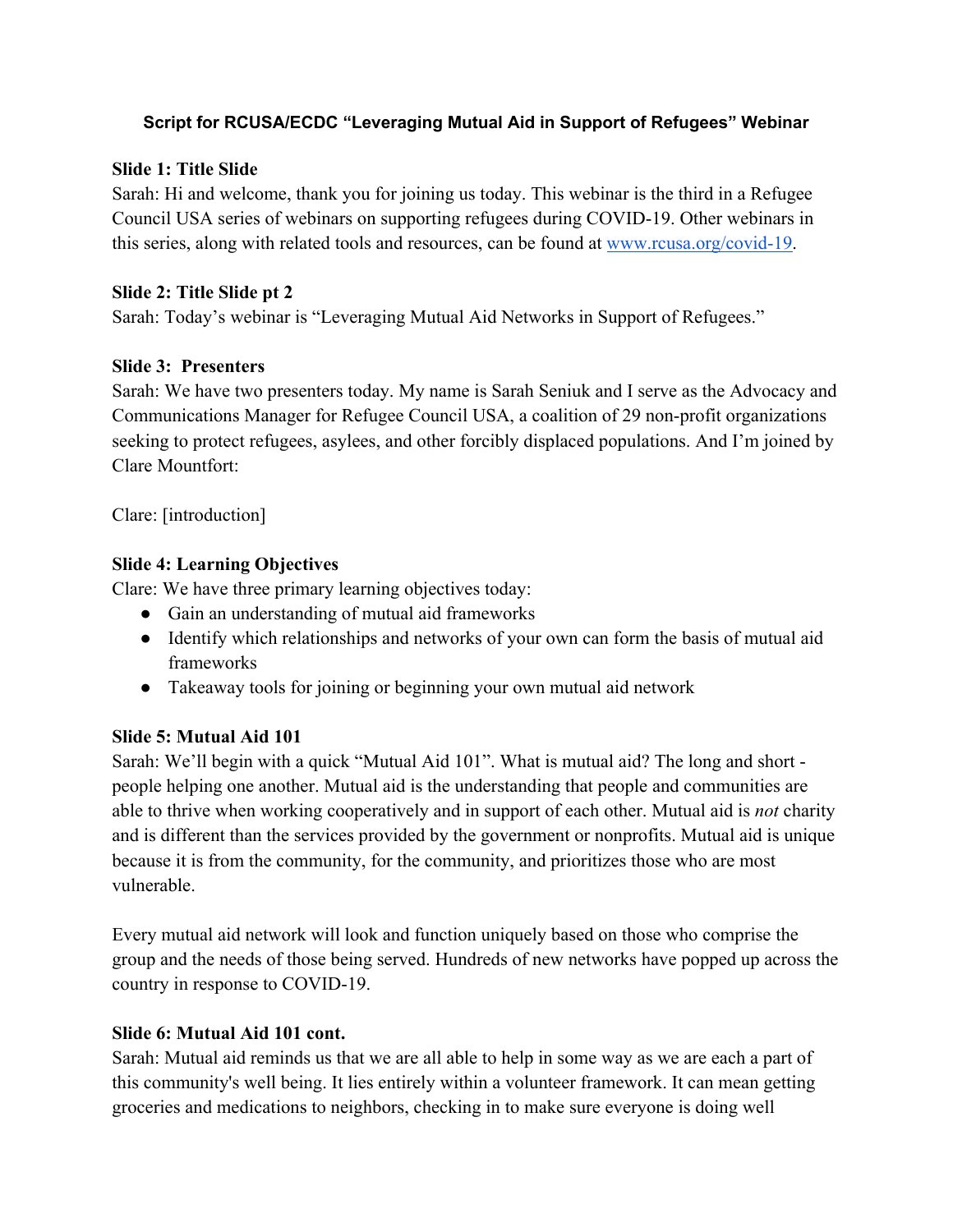emotionally, helping to organize a shared pool of resources, assisting with translations or filling out forms. Everyone holds value in these systems.

# **Slide 7: Why is mutual aid important?**

Sarah: Mutual aid is a key tool for ensuring our communities are supported and healthy and can and should be practiced at all times. As we seek to halt the spread of COVID-19, these networks become even more important.

## **Slide 8: Why is mutual aid important cont.**

Sarah: Researchers are still learning everything they can about the novel coronavirus and COVID-19. What we do know so far:

- While any person can contract COVID-19, older people and people with underlying medical conditions (including those who are immunocompromised) are at higher risk;
- The best way to keep each other safe is to work to stop the spread by practicing physical distancing with social solidarity.

The emphasis on social distancing means that many people are being asked to stay home, and avoid crowds. To make sure that everyone is able to social distance and get access to resources and support, we look to mutual aid.

# **Slide 9: Mutual Aid & Refugees**

Sarah: Many resettled refugees have these relationships and tools in their home countries. Part of the responsibility of those who welcome refugees to the US is to help build these new community networks.

# **Slide 10: Mutual Aid & Refugees cont.**

Sarah: Newly resettled refugees and asylees, and those who are well established in the US, know the importance of community support for their own success and wellbeing. We have the opportunity to leverage these long-standing community relationships to strengthen ourselves and our neighborhoods as we seek to respond to this health crisis.

Refugees, asylees, the communities that have supported them, and the communities they support, provide the basic framework for being able to activate a mutual aid system.

Clare will help illuminate how resettled refugees and the communities that welcome them help refugees to build these new community networks and skillshare by providing some examples from ECDC's affiliate network.

### **Slide 11: Building New Community Networks**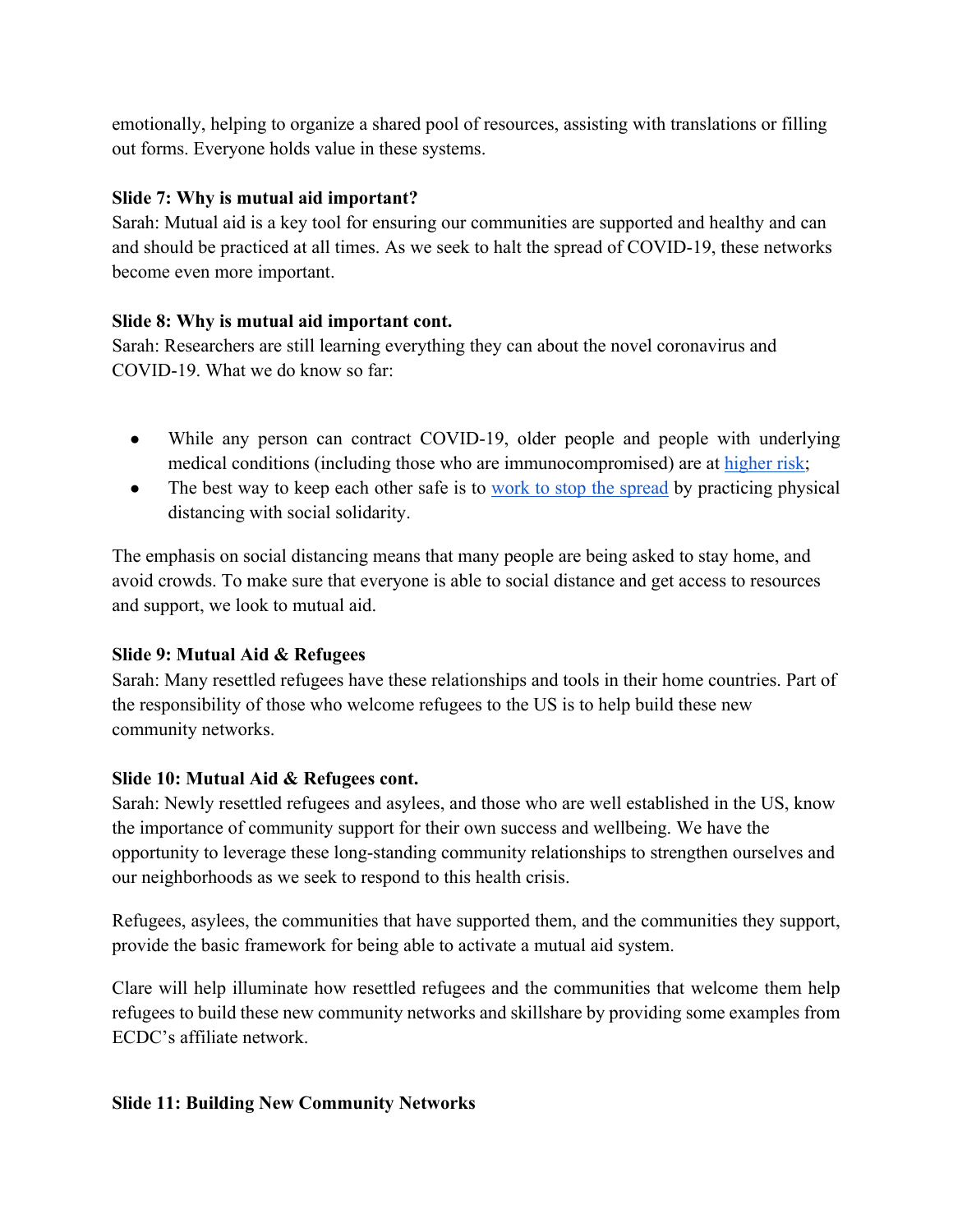Clare: Ethnic community based organizations in the network of Affiliates of the Ethiopian Community Development Council, Inc are refugees who have been in the country for some time helping those that are newly arriving in the U.S. Many of these Affiliates began by gathering together to unite those of the same nationality or for English learning or other similar needs.

### **Slide 12: Mobile Pantry**

Clare: Our Affiliate in Missouri responded right away to the needs of the refugees in their community within a week of the quarantine due to COVID-19. With the strength of relationships in their community they began delivering meals on March  $24<sup>th</sup>$ . They make frequent distribution of whole meals rather than canned food. More than 25,000 meals have been distributed so far.

#### **Slide 13: StitchEd**

Clare: Many refugee women have never worked outside the home. Our African Community Center of DC Metro offers sewing classes and a place to gather and share resources. For those with children, there is childcare offered. This is a step that is aimed at building confidence, language skills, and workforce confidence.

#### **Slide 14: Women's Empowerment Program**

Clare: For the Women's Employability Program (WEP) our vision is to ensure gender-related services. Our Affiliate in Arizona provides women and families culturally-responsive services such as access to childcare and language support. They aim to remove the barriers that hinder women's ability to work. The women in the WEP program are a network for each other. They share and learn from each other's experiences, allowing them to overcome the many challenges for these women who were forced to leave their home countries to start anew in the United States.

### **Slide 15: Combined Arms**

Clare: The SIVs (special immigrant visa holders) that have aided American military in their home countries are greeted as an American veteran at the airport in Texas. Our Affiliate there has partnered with an organization called Combined Arms. So SIVs are greeted warmly at the airport, given an American flag, and have the right to services accorded to U.S. veterans.

### **Slide 16: The story of Dr. Gatluak Thach**

Clare: Dr. Gatluak Thach is a refugee from South Sudan, who bounced from camp to camp with his family before finally being resettled in the US. He supported himself through highschool and college, and after 10 years, was reunited with his childhood love Nyakuma in Nashville. He helped teach Nyakuma English in their apartment, and as word spread, other immigrants joined them in their home to learn English and discuss how to address the needs of their community. From here, the Nashville International Center for Empowerment was created.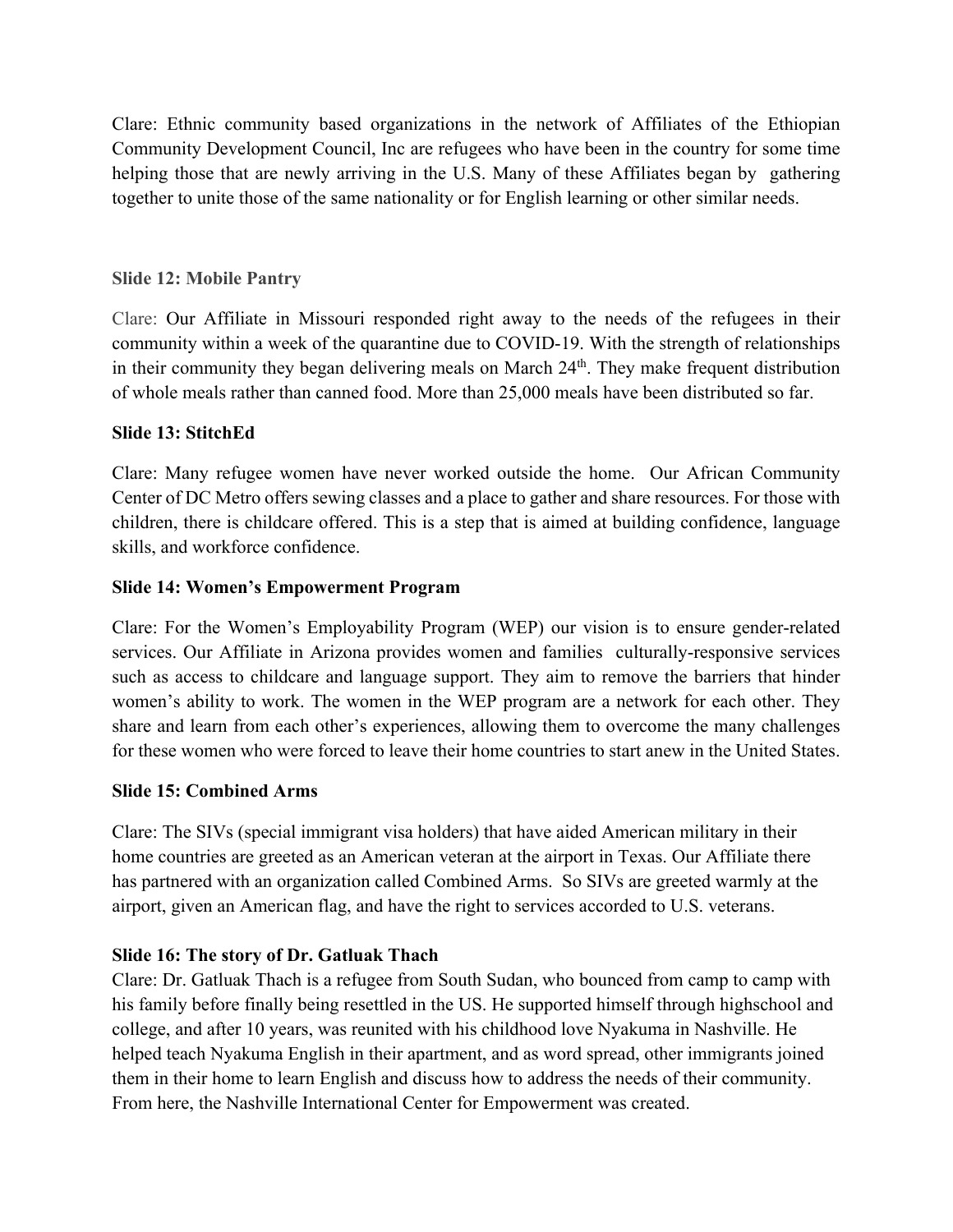Dr. Thach explained that "Through NICE, refugees and immigrants who have lived through marginalization, exclusion, and entrenched discrimination in their homeland are able to rebuild their lives with dignity here in the United States….I have been a part of the community trying to figure out how we can move forward, how we can empower those that are here and try to connect the dots."

### **Slide 17: Next Steps**

Sarah: Clare has just shared a number of amazing examples of how some community networks are built and fostered for newly resettled refugees. You may have experience with programs like any number of these, and they can serve as inspiration and the foundation for shifting to mutual aid. If you're feeling inspired to get involved the first step is to find out if there are any mutual aid networks in your area serving your community. You can do this by checking Facebook, Nextdoor, or WhatsApp threads, or going to mutualaidhub.org.

#### **Slide 18: Starting Your Own Mutual Aid Network**

Sarah: If there aren't any mutual aid networks that serve your needs you can start your own by mapping your "pod." If you have been involved in any welcoming or skill sharing programs like those explored in this presentation you already have a relationship basis for mapping your pod.

Your pod represents you, your helpers, and the support they can provide. (including resources, logistics support, offering emotional support, etc.), and places where you can all access resources. You can find a pod mapping diagram and instruction links on the RCUSA website, as well as potential survey questions to consider circulating to the community to ensure that everyone's needs are met.

### **Slide 19: Summary**

Sarah:

- Refugees and the communities that welcome them already have the tools and frameworks to join or start mutual aid networks.
- You can access tools for joining or starting your own at rcusa.org/covid-19/advocate.
- Use ECDC's examples to think creatively about what skills and resources you can share to contribute to a mutual aid network now, and how to maintain these networks beyond this crisis.

#### **Slide 20: Final Thoughts**

Sarah: Remember - there is no one way for mutual aid networks to look. Everyone has